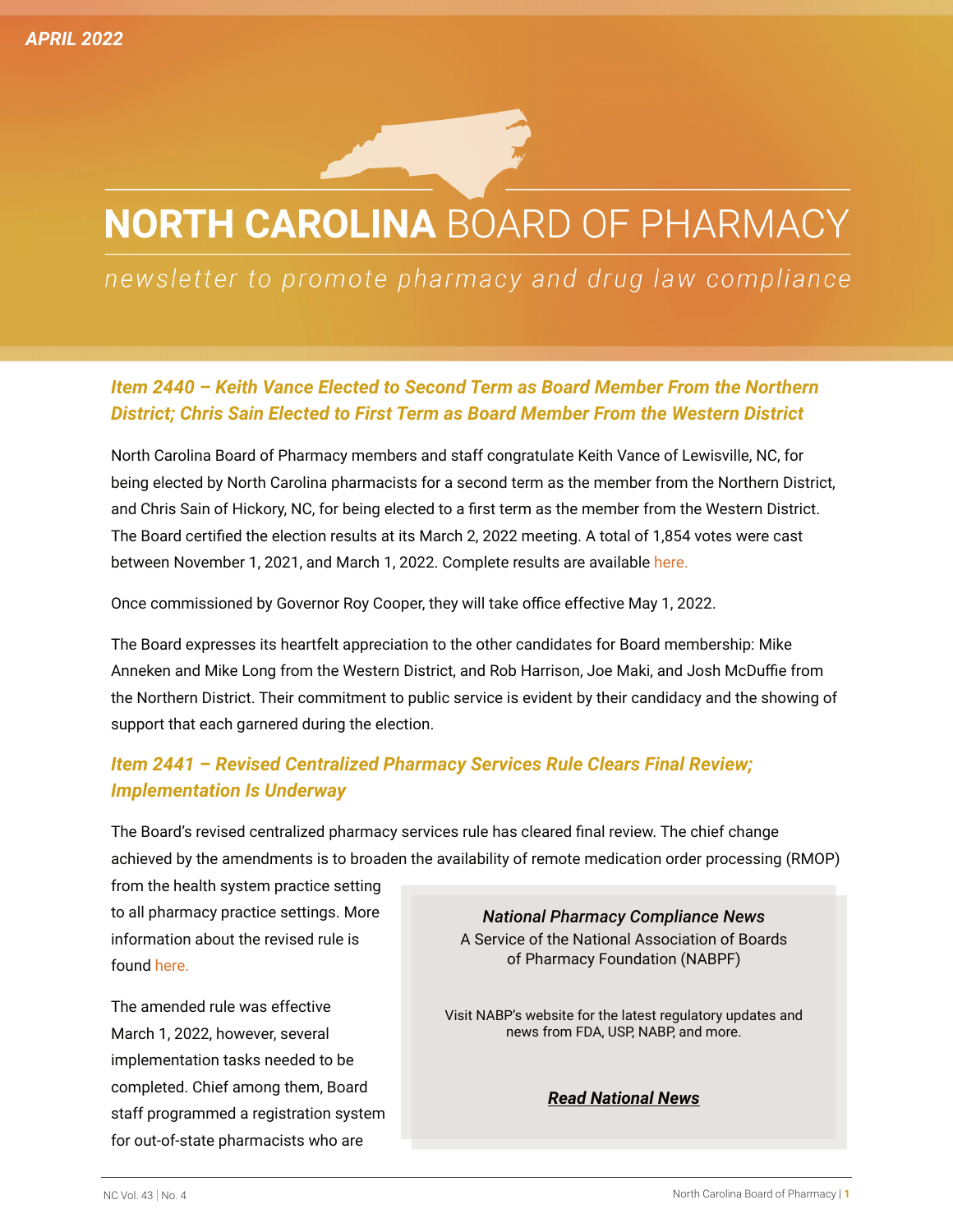not licensed in North Carolina, but who intend to provide remote medication order entry (RMOE) services to North Carolina pharmacies by obtaining a National Association of Boards of Pharmacy® (NABP®) Verify credential. NABP staff has implemented the NABP Verify credential application process. [Learn more](http://www.ncbop.org/PDF/HowToRegisterAsNABPVerifyHolder.pdf) about how to register as a NABP-Verify pharmacist to provide RMOP services.

In the meantime, North Carolina pharmacies that have implemented RMOE systems under the Board's emergency services waiver may continue to use them. The Board will ensure that once the registration and NABP Verify systems are operational, pharmacies that have deployed waiver-based RMOE operations are provided reasonable time and opportunity to transfer to rule-based operations.

Board staff has published a detailed f[requently asked questions document](http://www.ncbop.org/PDF/GuideToInterPharmacyRMOP.pdf) on the revised centralized pharmacy services rule.

Pharmacists are reminded that the Board is proceeding with additional rulemaking to permanently authorize North Carolina pharmacy personnel to perform remote work (other than physical acts in the dispensing process) for their employing pharmacy. North Carolina pharmacies that have implemented waiver-based remote work systems in North Carolina may continue to use them while this rulemaking proceeds. More information on this proposed rule is found [here](http://www.ncbop.org/LawsRules/2515ProposedRuleRemoteWorkNoticeofTextPublicHearing020822.pdf).

#### *Item 2442 – Implementation of New Immunizing Pharmacist Authorities Proceeding*

On August 19, 2021, Governor Cooper signed Session Law (SL) 2021-110, which expands practice authority for certain immunizing pharmacists and pharmacy technicians. The Board's [guidance document](http://www.ncbop.org/PDF/SL2021110GuidanceAug2021.pdf) reviews the granted authorities, timelines, and conditions for implementation, and how existing United States Department of Health and Human Services Public Readiness and Emergency Preparedness Act declarations intersect with (and in some cases supersede) this authority. As this guidance details, full implementation of SL 2021-110 requires several actions over different timelines. Board staff will update this [guidance document](http://www.ncbop.org/PDF/SL2021110GuidanceAug2021.pdf) regularly as those processes go forward.

As detailed in the linked guidance document, portions of the statute authorizing pharmacists to initiate certain drug therapies – including hormonal contraceptives – were effective February 1, 2022. However, these new authorities were not implemented until the state health director issued standing orders to do so on March 15. Stakeholders worked diligently together to craft the [standing orders](https://www.ncleg.gov/Sessions/2021/Bills/House/PDF/H96v6.pdf).

### *Item 2443 – Board of Pharmacy and North Carolina Association of Pharmacists Partner to Assess Community Pharmacy Working Conditions*

The issues of pharmacist workload, burnout, and well-being in the community pharmacy setting, and their effect on patient safety, have been considered for years. But the coronavirus disease 2019 (COVID-19) pandemic has brought concerns related to these issues to the forefront. Throughout the pandemic, North Carolina pharmacists have gone above and beyond to care for their patients. Pharmacists across the state have performed countless COVID-19 tests and provided lifesaving vaccines and treatments to tens of thousands of patients, all while providing traditional pharmacy care in their practices. Board members are grateful for all that pharmacists have done and continue to do.